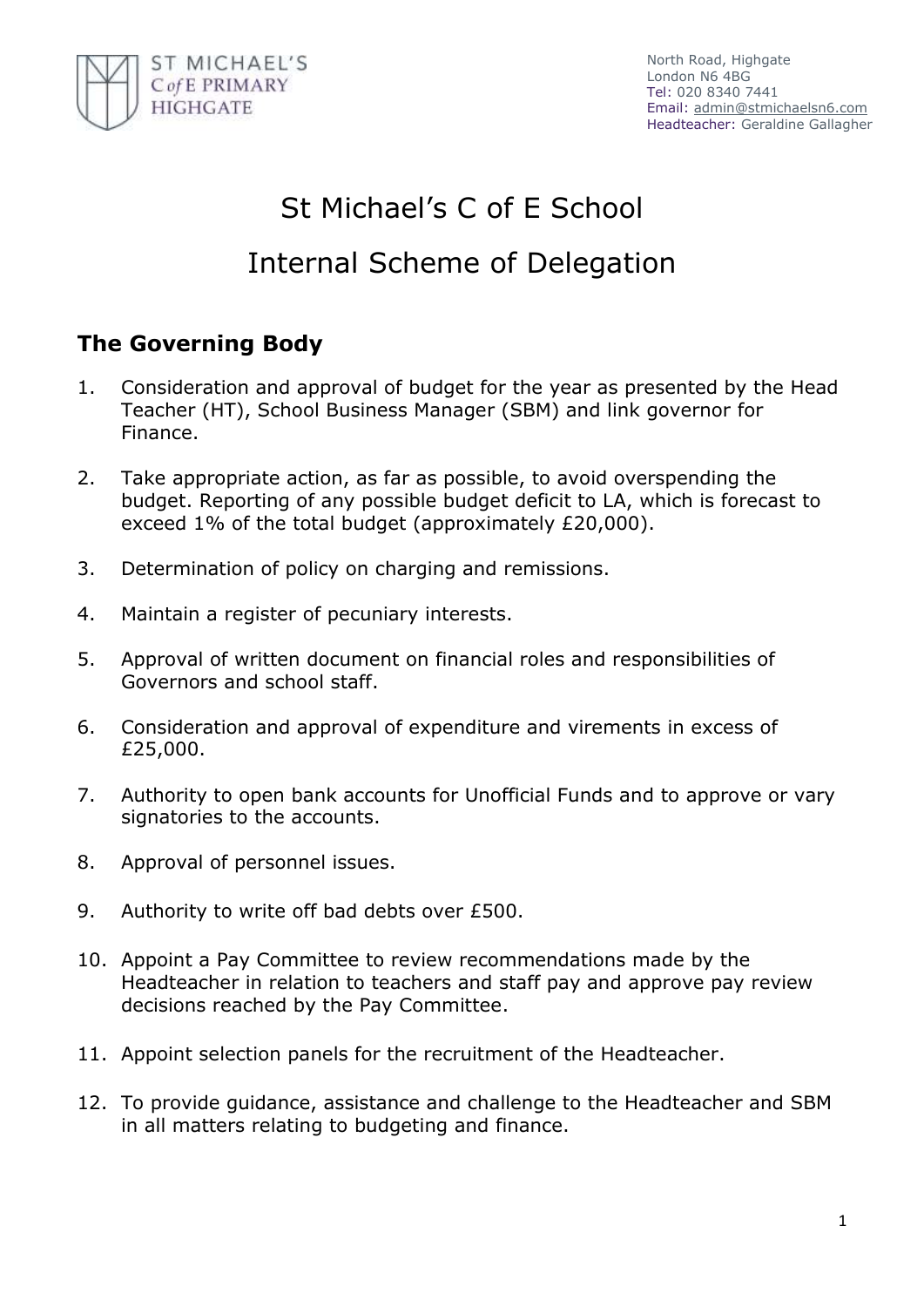

- 13. To contribute towards, and monitor the Learning Improvement Plan / Post Ofsted Action Plan in respect of finance issues.
- 14. To monitor the budget throughout the year.
- 15. To receive a summary report from the SBM each quarter on the income and expenditure of all public funds.
- 16. To prepare and review financial policy statements, including consideration of long term planning and resourcing, and also capital expenditure.
- 17. To monitor the effectiveness of the school's financial procedures.
- 18. To ensure the audit of non-public funds and report appropriately to the Governing Body.
- 19. To enter into contracts above £10,000 (other than a staffing contract) and below £25,000 per annum (above recommend to Governing Body; below by Headteacher).
- 20. To agree virements between budget headings during the financial year above £10,000.
- 21. To agree with the Headteacher, a staffing structure for the school which meets the aims of the School's Learning Improvement Plan.
- 22. To receive and consider reports (e.g. audit reports) and consultation papers from the LEA and other bodies concerning finance issues.

### **The Finance and Premises Committee**

See terms of reference (Appendix 1)

### **The Headteacher**

- 1. Preparation of draft budget for the school, in accordance with the LA timetables, in consultation with relevant staff for consideration by the Governors.
- 2. Monitoring and control of spend against the approved budget in consultation with relevant staff. In particular, termly reports must be made to the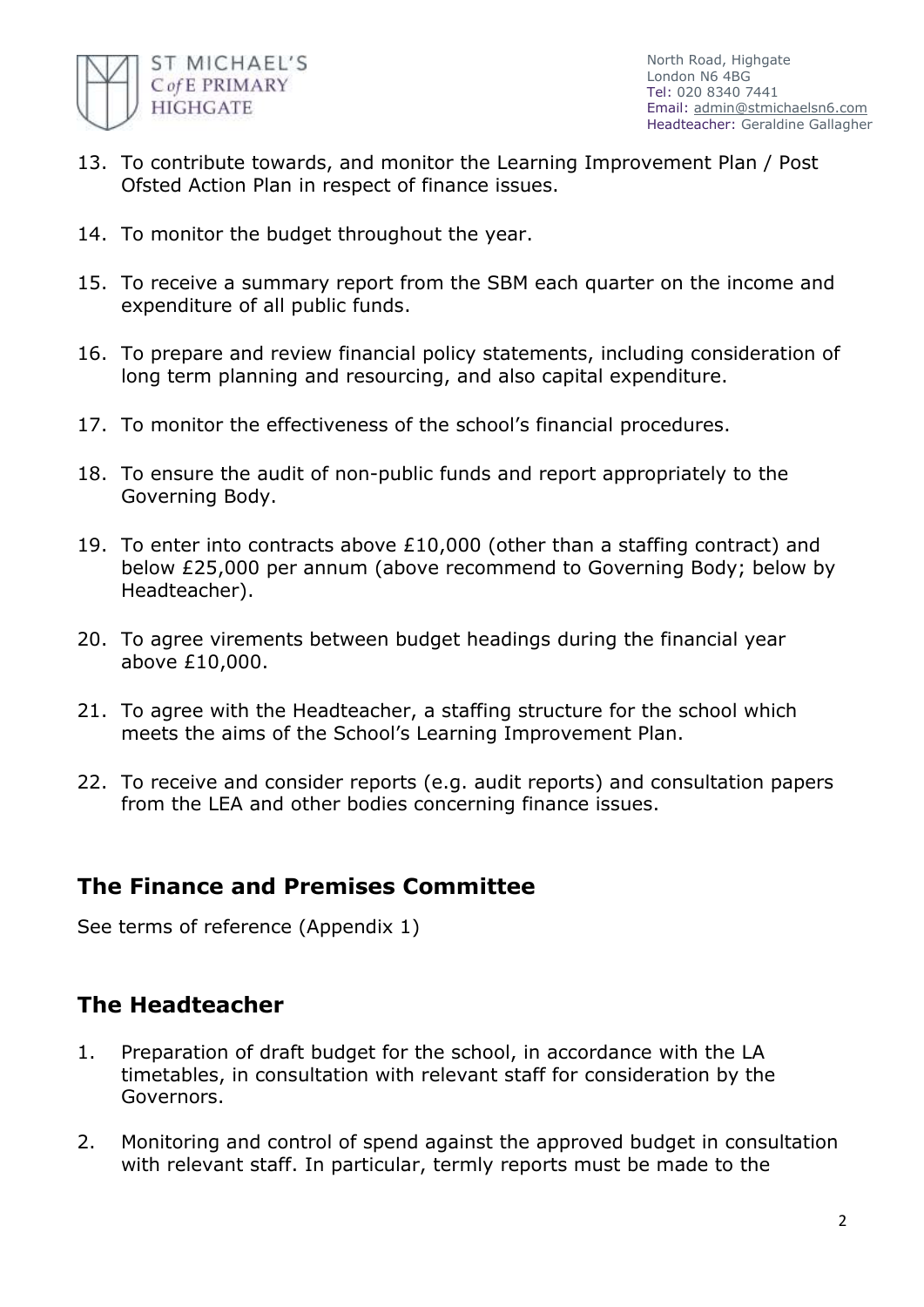

Governors. These reports should consider the current and projected position to year end and propose corrective action if necessary to ensure the budget does not overspend.

- 3. Preparation of timely and comprehensive reports on financial matters to the Governors.
- 4. To approve placement of all orders up to £10,000. Purchase orders up to the value of £3000can be delegated to an Assistant Head or the School Business Manager.
- 5. Authorisation of virements up to £10,000.
- 6. Closure of school accounts at the year-end in consultation with relevant staff and in accordance with LA timescales. Reporting position to the Governors.
- 7. Preparation of financial returns required by the LA in consultation with relevant staff.
- 8. Setting of suitable controls for recording and collection of monies due and movement and banking of monies.
- 9. Physical security of assets and ensuring the maintenance of an up to date inventory.
- 10. Approval of bank reconciliations for both the main school account on a monthly basis.
- 11. Authorisation of payments including employee related expenses. (Head's own personal expenses authorised by the Chair of Governors).
- 12. Maintenance of comprehensive financial accounts and full supporting financial records.
- 13. Ensure compliance with Data Protection Act 1984 and General Data Protection Regulations .
- 14. Ensure maintenance of adequate insurance cover.
- 15. Authorisation of invoices for payment via RM finance. Cheques and bank payments require two signatories.
- 16. Authority to write off certain types of debt up to £500. Debts above this must be approved by the Governors.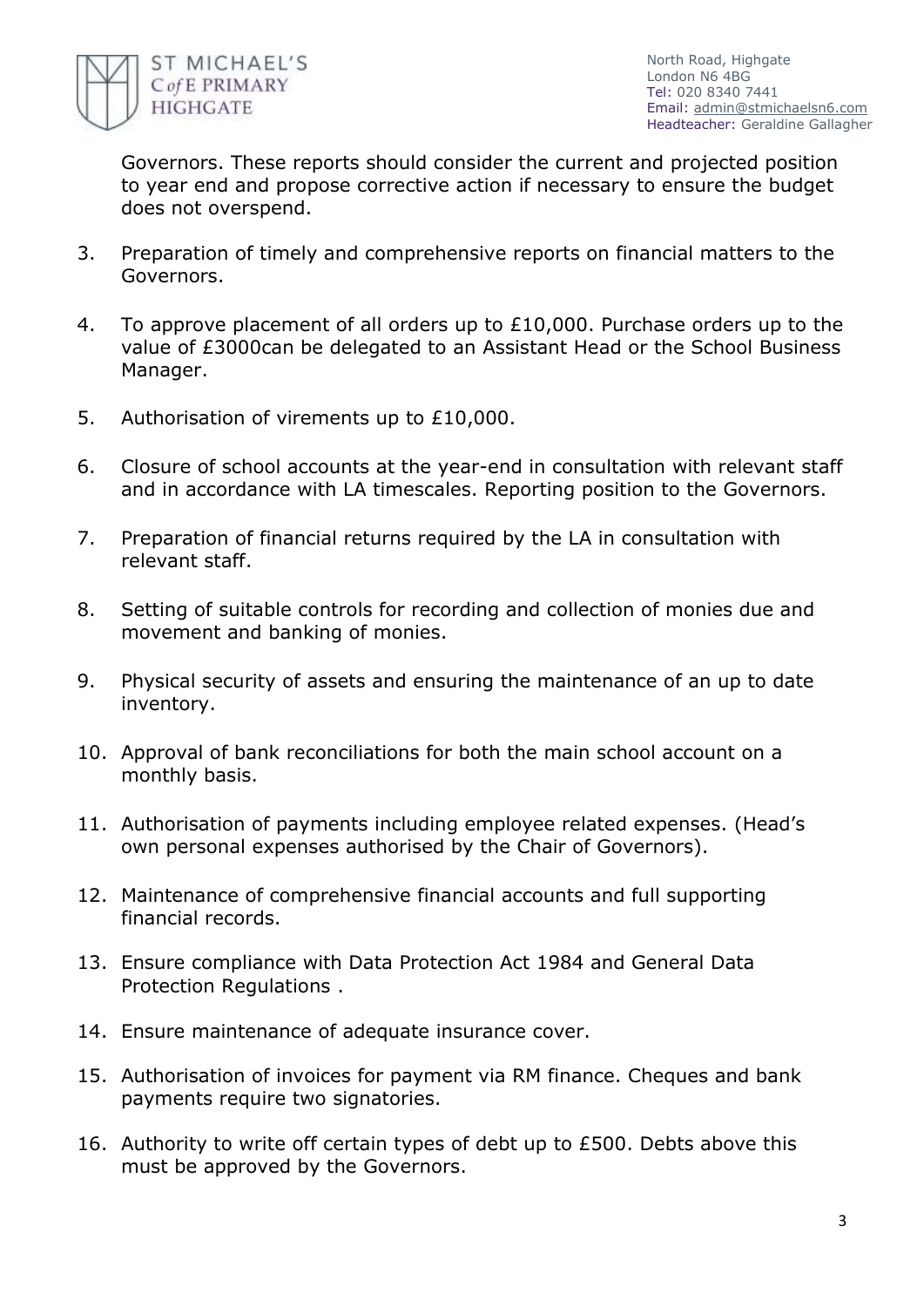

- 17. Authorisation of Petty Cash disbursements except those of the Headteacher. This may be delegated to the school Business Manager.
- 18. Compliance with Financial Regulation for Schools.

### **Assistant Headteachers**

- 1. To authorise payment of invoices. Cheques and bank payments require two signatories.
- 2. Authorisation of Petty Cash disbursements to the Headteacher.

### **School Business Manager**

- 1. Administration of the school account, banking and safe custody of monies. Placing of all orders through the RM finance system. This may be delegated to the finance officer.
- 2. Manage income from lettings of the school site.
- 3. Manage and account to governors on the governors fund contribution to the school budget and income received by the school on behalf of the governors.
- 4. Checking of invoices and arranging for their payment in consultation with the Headteacher; the latter being the authorised signatory.
- 5. Maintenance of inventory.
- 6. Preparation of financial returns to be authorised by the Headteacher.
- 7. Maintenance of comprehensive financial records in respect of all the above matters, including budget monitoring – i.e. proper recording of payments and commitments.

An external Officer may be brought in to assist the SBM in the completion of some or all of the above tasks.

N.B. – The Administration Officer is responsible for updating pupil records.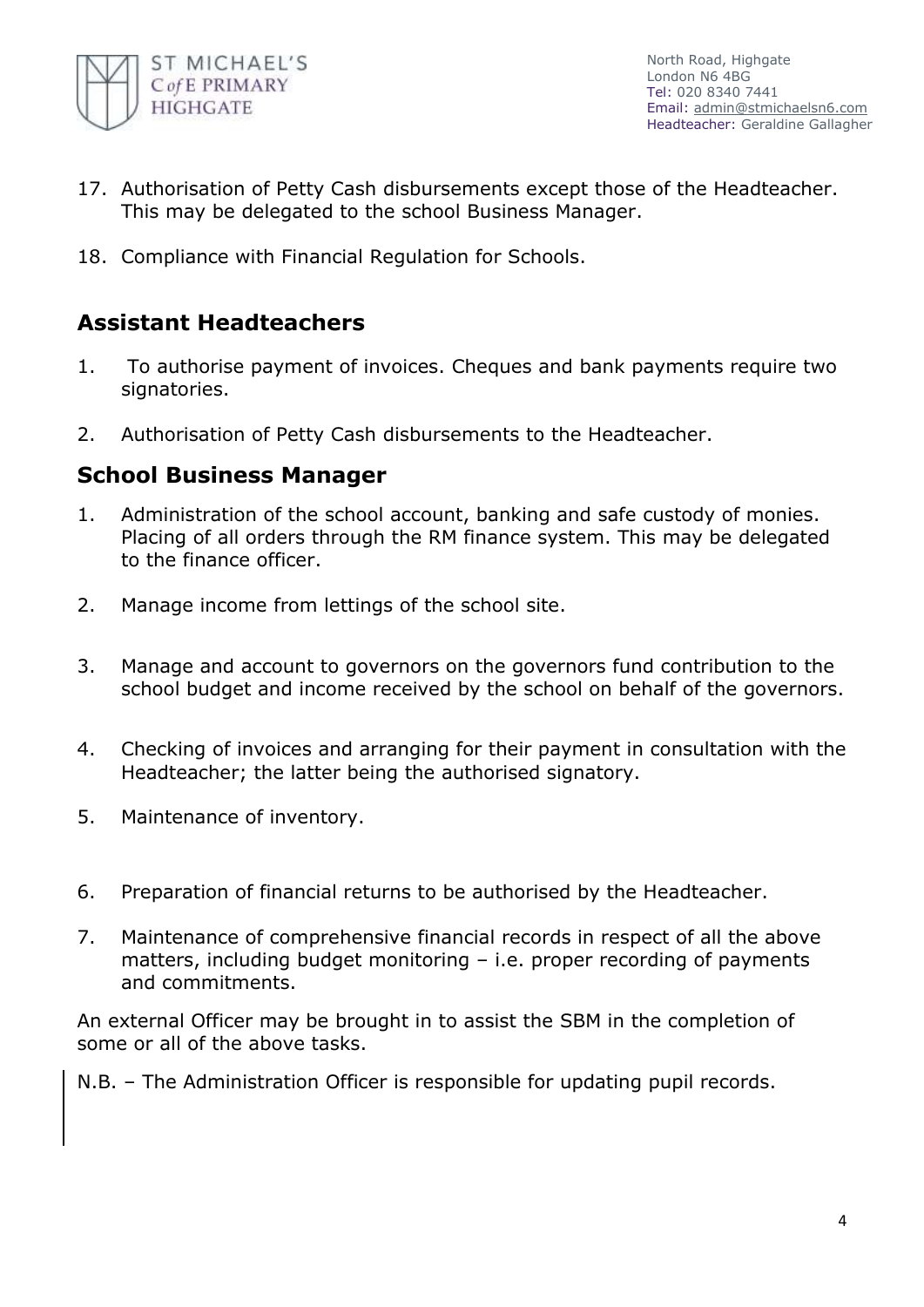

### **Budget Holders**

- 1. Budget holders are authorised to raise purchase requisitions, within limits of their budget, to a maximum of £3,000. Purchase requisitions are to be authorised by the Head or an Assistant Head, or SBM for non curriculum budgets.
- 2. Preparation of draft budget for areas delegated to them and reporting estimated costs to the Headteacher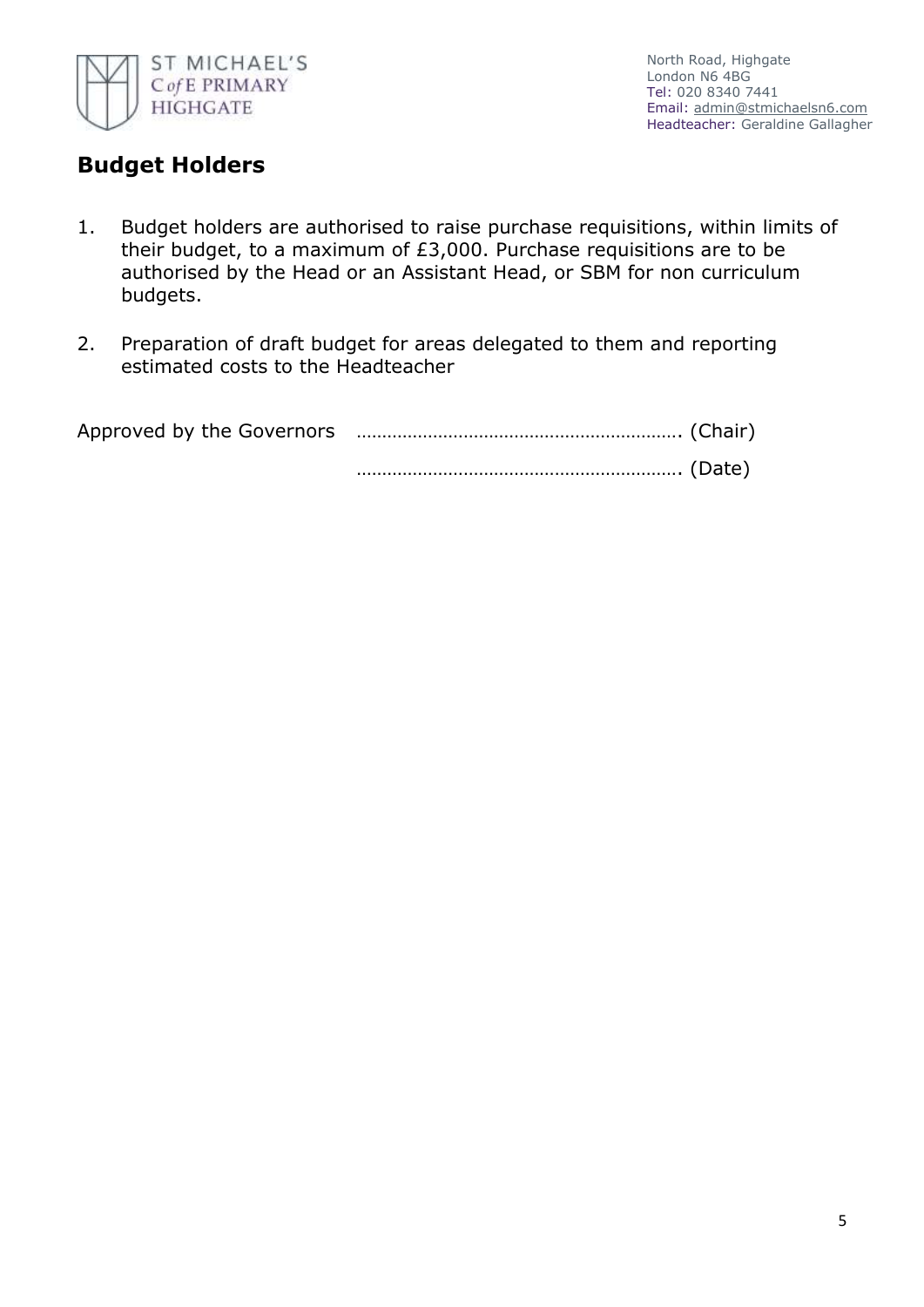

# **APPENDIX 1:** Terms of Reference

### Finance and Premises Sub-Committee

28 November 2018

| <b>General Terms</b><br>Membership:           | To act on matters delegated by the full governing body.<br>٠<br>To liaise and consult with other committees where necessary.<br>٠<br>To contribute to the Learning Improvement Plan.<br>$\bullet$<br>To consider safeguarding and equalities implications when undertaking all<br>٠<br>committee functions.<br>Seven governors including the Headteacher.                                                                                           |
|-----------------------------------------------|-----------------------------------------------------------------------------------------------------------------------------------------------------------------------------------------------------------------------------------------------------------------------------------------------------------------------------------------------------------------------------------------------------------------------------------------------------|
|                                               | In addition, the governing body may appoint associate members to the Committee<br>in order to draw on expertise and experience from both inside and outside the<br>school.                                                                                                                                                                                                                                                                          |
| Quorum:                                       | Four governors.                                                                                                                                                                                                                                                                                                                                                                                                                                     |
| Chair:                                        | To be confirmed by the Governing Body at its first meeting in the Autumn Term, and<br>to continue in office until a meeting of the Governing Body in the following Autumn<br>Term.                                                                                                                                                                                                                                                                  |
| Clerk:                                        | The Clerk to the Governors.                                                                                                                                                                                                                                                                                                                                                                                                                         |
| <b>Voting and</b><br>Confidentiality:         | All governor members have voting rights. Associate members will not have voting<br>rights. Any decisions must be taken by a majority of votes.                                                                                                                                                                                                                                                                                                      |
| <b>Meetings and</b><br><b>Reporting back:</b> | At least four times a year and at least once a term; more often if required.<br>٠<br>In the absence of the Chair, the committee should choose another Governor to<br>٠<br>act as chair for that meeting (someone who is not the Head Teacher).<br>In the absence of the Clerk, a Governor shall act as clerk.<br>٠<br>Draft minutes of each meeting will be circulated with the agenda for the next<br>FGB and be presented by the committee chair. |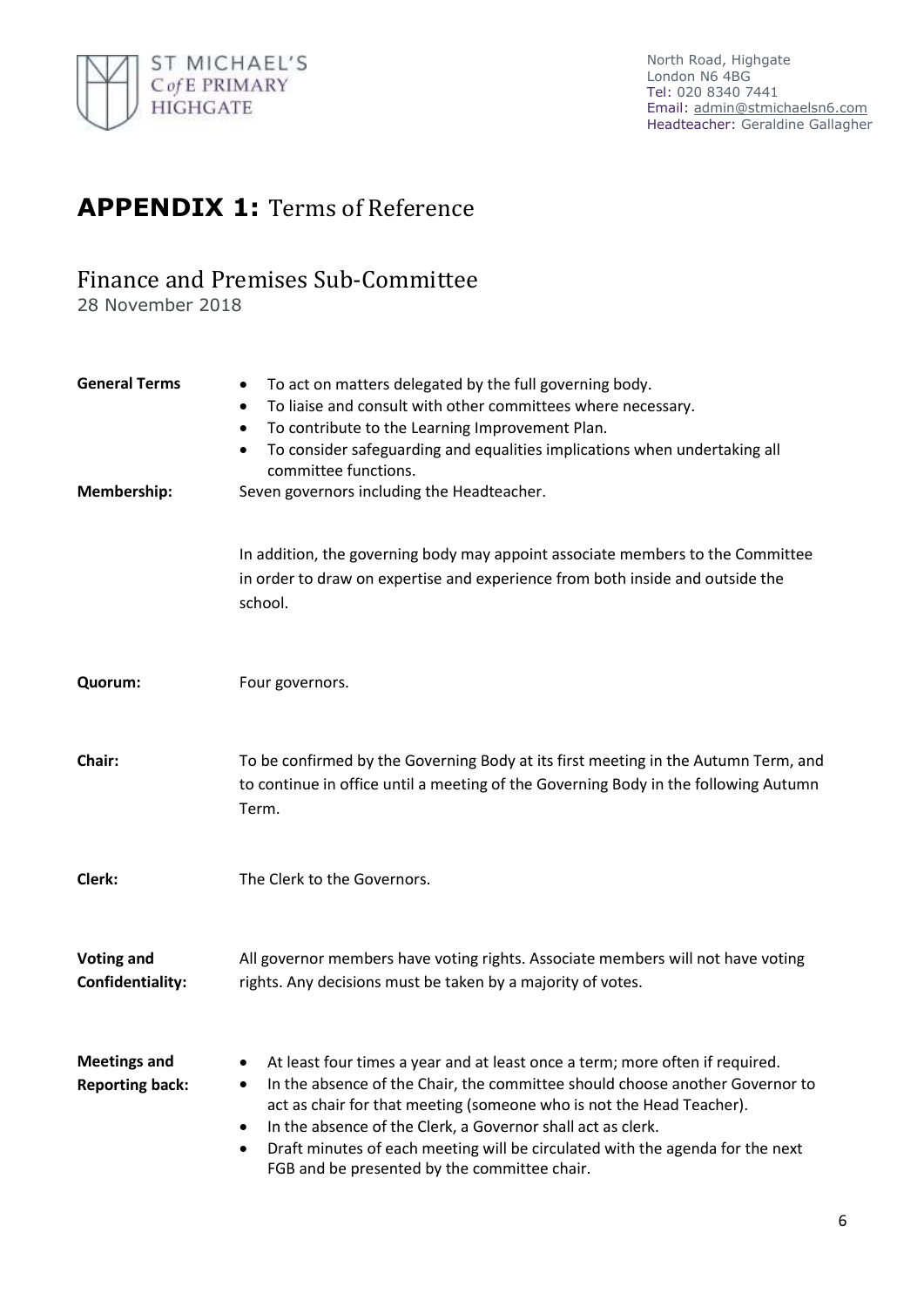

#### **Remit: Finance and Premises together**

These two key areas of activity have been combined in one sub-committee because of their overlap. After staff costs, the most significant spending areas in the school are related to Premises.

#### **Financial policy and planning**

- To review, adopt and monitor a Finance Policy which includes the local scheme of delegation for spending and budgetary adjustments (virements) for the committee, headteacher and other nominated staff.
- To review, adopt and monitor all additional financial policies, including a charging and remissions policy.
- To establish and maintain a three-year financial plan, taking into account the priorities of the Learning Improvement Plan, roll projection and signals from central government and (if applicable) the LA regarding future years' budgets, within the constraints of available information.
- To draft and propose to the governing body for adoption an annual school budget taking into account the priorities of the Learning Improvement Plan.
- To make decisions in respect of service level agreements.
- To ensure that sufficient funds are set aside for pay increments as set out in the Pay Policy and as recommended by the headteacher.

#### **Financial monitoring**

- To monitor the income and expenditure throughout the year of all delegated and devolved funds against the annual budget plan.
- To receive at least termly budget monitoring reports from the headteacher.
- To report back to each meeting of the full governing body and to alert them of potential problems or significant anomalies at an early date.
- To meet with other committees and provide them with the information they need to perform their duties.
- Subject to the local scheme of delegation, to approve any budgetary adjustments that will from time to time be necessary in response to the evolving requirements of the school.
- To review, complete and submit the School Financial Value Standard (SFVS) and to undertake any remedial action identified as part of the SFVS.
- To receive and act upon any issues identified by an external audit.

#### **Premises**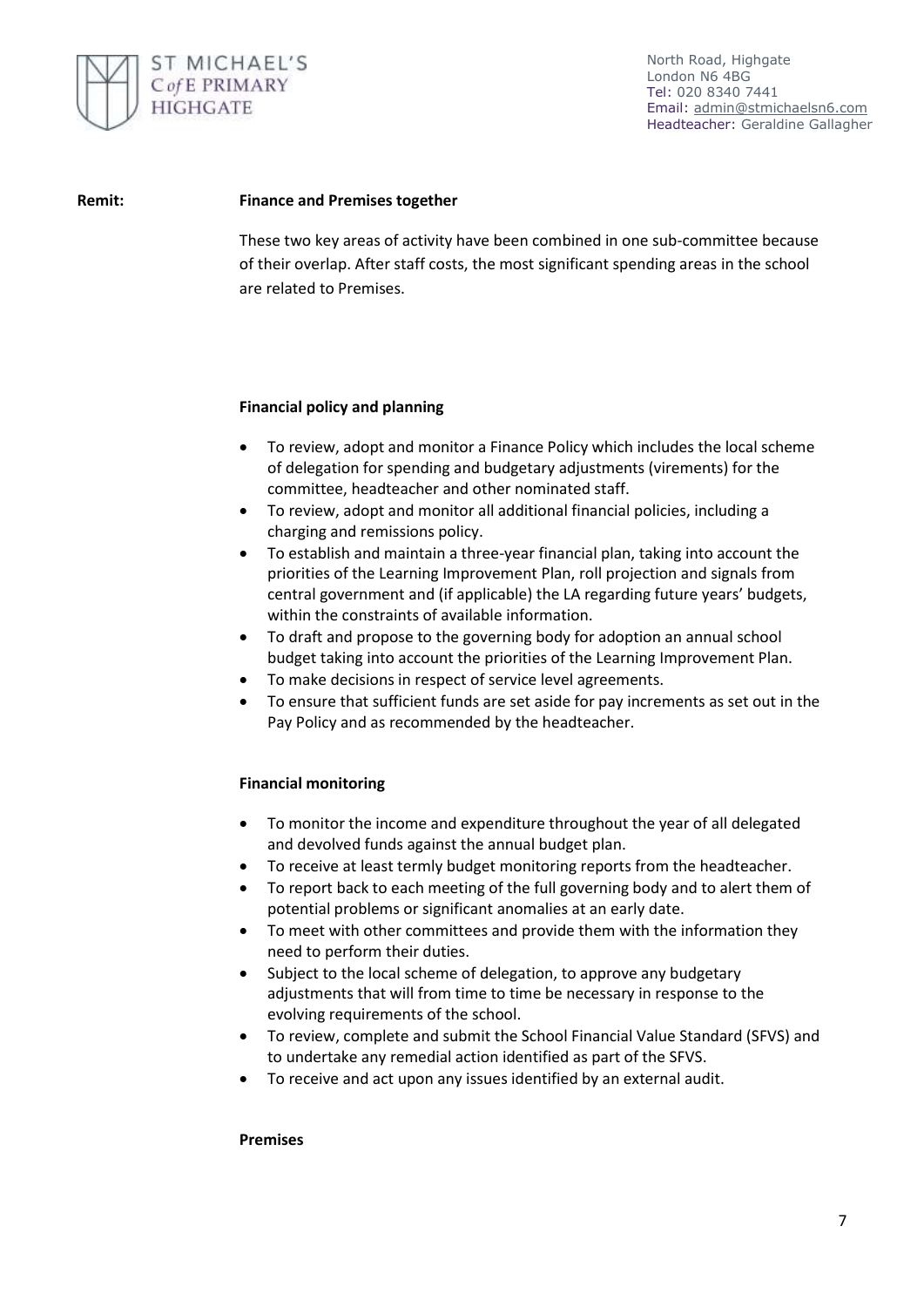

### Preamble

As a voluntary aided school, the governing body is liable for capital expenditure on:

- the existing buildings (internal and external), including those buildings previously known as 'excepted' (kitchens, dining areas, medical/dental rooms, swimming pools, caretakers' dwelling houses)
- perimeter walls and fences, even if they are around the playing fields
- playgrounds
- furniture, fixtures and fittings including ICT infrastructure and equipment
- other capital items (which can include capital work to boilers or other services)
- The governing body has a legal responsibility for all building work carried out at the school, and should employ appropriately qualified building professionals as consultants.

#### Spending Powers

The committee can decide on how to spend the Major Repairs & Maintenance budget once the total sum has been agreed by the Full Governing Body.

The committee can enter into contracts (other than a staffing contract) related to premises, above £10,000 and below £25,000 per annum (above to be recommended to Governing Body for Approval; below delegated to the Head teacher), within the Repairs & Maintenance budget limits set out in the School Budget and agreed by Governors.

Any planned expenditure beyond this agreed higher figure or for other purposes needs to come to the Full Governing Body as a recommendation before it can be spent.

*The headteacher is authorised to commit expenditure without the prior approval of the committee in any emergency where delay would result in further damage or present a risk to the health and safety of pupils or staff. In this event the headteacher would normally be expected to consult the committee chair at the earliest opportunity, and report back to the next committee meeting.* 

#### **Governors' Delegated Powers**

To provide support and guidance for the governing body and the headteacher